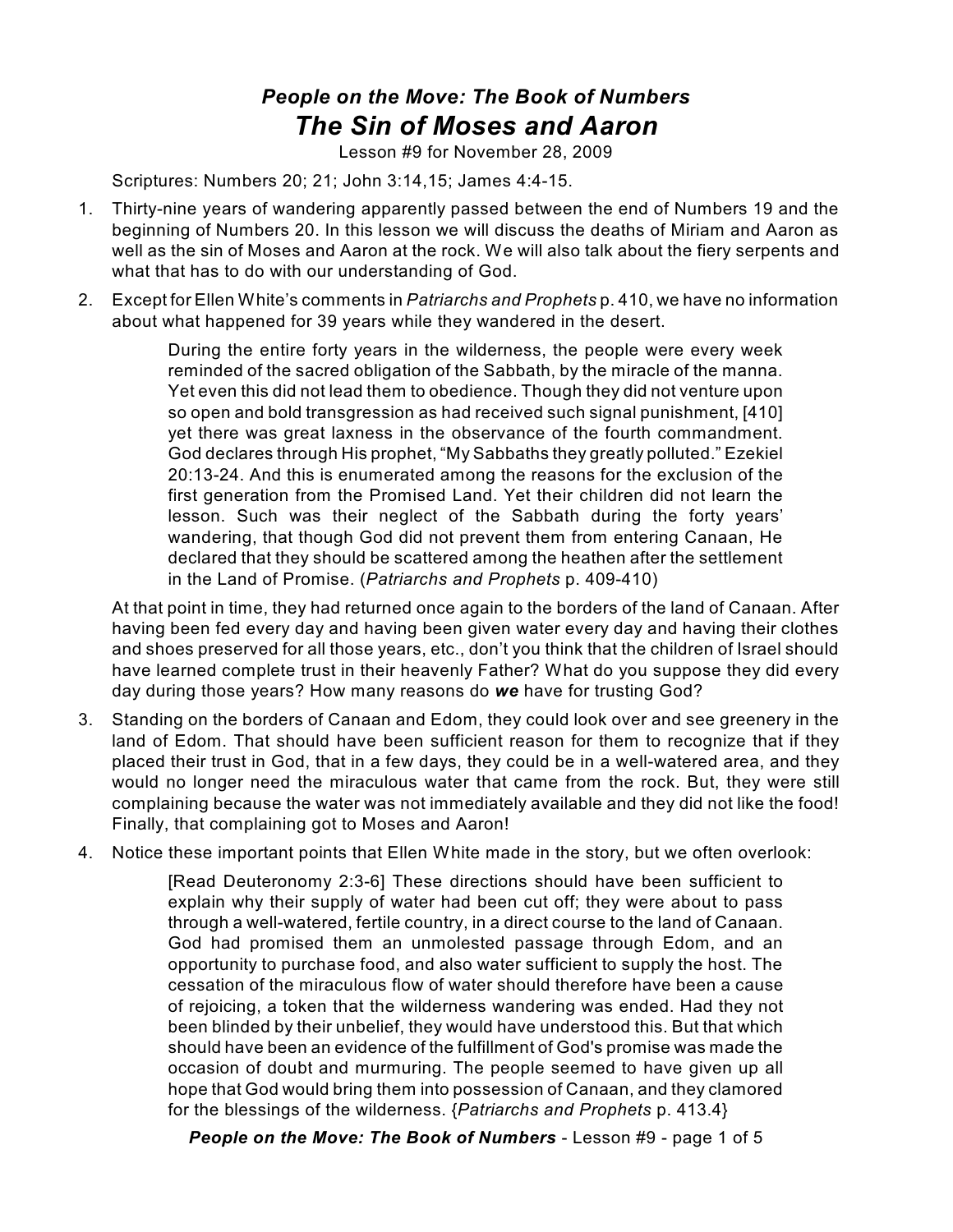- 5. They began to complain–as their fathers had–that Moses and Aaron had taken them out into the desert to kill them. When this second generation of Israelites began complaining–saying that they should have gone back to Egypt or even have died with Korah, Dathan, and Abiram–did they really know what they were saying? Had these young people who were less than 20 years of age when they left Egypt really experienced slavery?
- 6. Read Numbers 20:1-13. This describes a very strange sequence of events. If God intended for Moses only to speak to the rock, why did He ask Moses to take Aaron's rod that had budded, blossomed, and produced almonds with him to address the rock? Did God intentionally place a temptation in the hands of Moses? Why did he need a stick in his hand when he was going to speak to the rock? Did the rod represent God's power? Didn't Moses have to go into the Most Holy Place to get that rod?

Why did God say, "*You* will bring water . . ."? (Numbers 20:8) How much water would it take for that many people and their animals? The ancient system for writing numbers is sometimes very difficult to interpret. It is possible that we have not correctly understood those numbers.

7. Try to imagine what it would be like to be responsible for that many people. Then Moses said, "Listen, you rebels! Do *we* have to get water out of this rock for you?" (Numbers 20:10, *GNB*) Did that suggest that God might not honor His promise to provide for them?

> His lack of patience and self-control was evident. Thus the people were given occasion to question whether his past course had been under the direction of God, and to excuse their own sins. Moses, as well as they, had offended God. His course, they said, had from the first been open to criticism and censure. **They had now found the pretext which they desired for rejecting all the reproofs that God had sent them through His servant.**

> Wearied and disheartened, Moses and Aaron had made no effort to stem the current of popular feeling. Had they themselves manifested unwavering faith in God, they might have set the matter before the people in such a light as would have enabled them to bear this test. **By prompt, decisive exercise of the authority vested in them as magistrates, they might have quelled the murmuring.** It was their duty to put forth every effort in their power to bring about a better state of things before asking God to do the work for them. **Had the murmuring at Kadesh been promptly checked, what a train of evil might have been prevented!** (*Patriarchs and Prophets* 417.3-4)

As a result of this sin, instead of a short journey of some 20-30 miles through those wellwatered lowlands of Edom to reach the Jordan River, they had to go back into the desert and travel several hundred miles around Edom, past Moab and Ammon, and then face the powerful nations under Og and Sihon. On the way, because of their murmuring and complaining, thousands died from the bites of those fiery serpents.

8. What really went wrong at the rock? Was that the first time in 40 years that Moses had become visibly upset? Did God set this experience up as a test for Moses and Aaron? What does the Bible say was their sin? Was it that they became angry? Was it that they struck the rock? Was it that they did not follow God's directions exactly? Why does the verse say, "Because you did not have enough *faith*"? (Numbers 20:12, *GNB*) They could see the green trees and pastures about twenty miles away. Instead of trusting God for those twenty miles, they demanded water immediately. Moses lost his patience and struck the rock.

Some say that Christ was only to die once. So, by hitting the rock a second time, Moses messed up that symbol. But what does that have to do with "faith"? Wasn't Moses God's

*People on the Move: The Book of Numbers* - Lesson #9 - page 2 of 5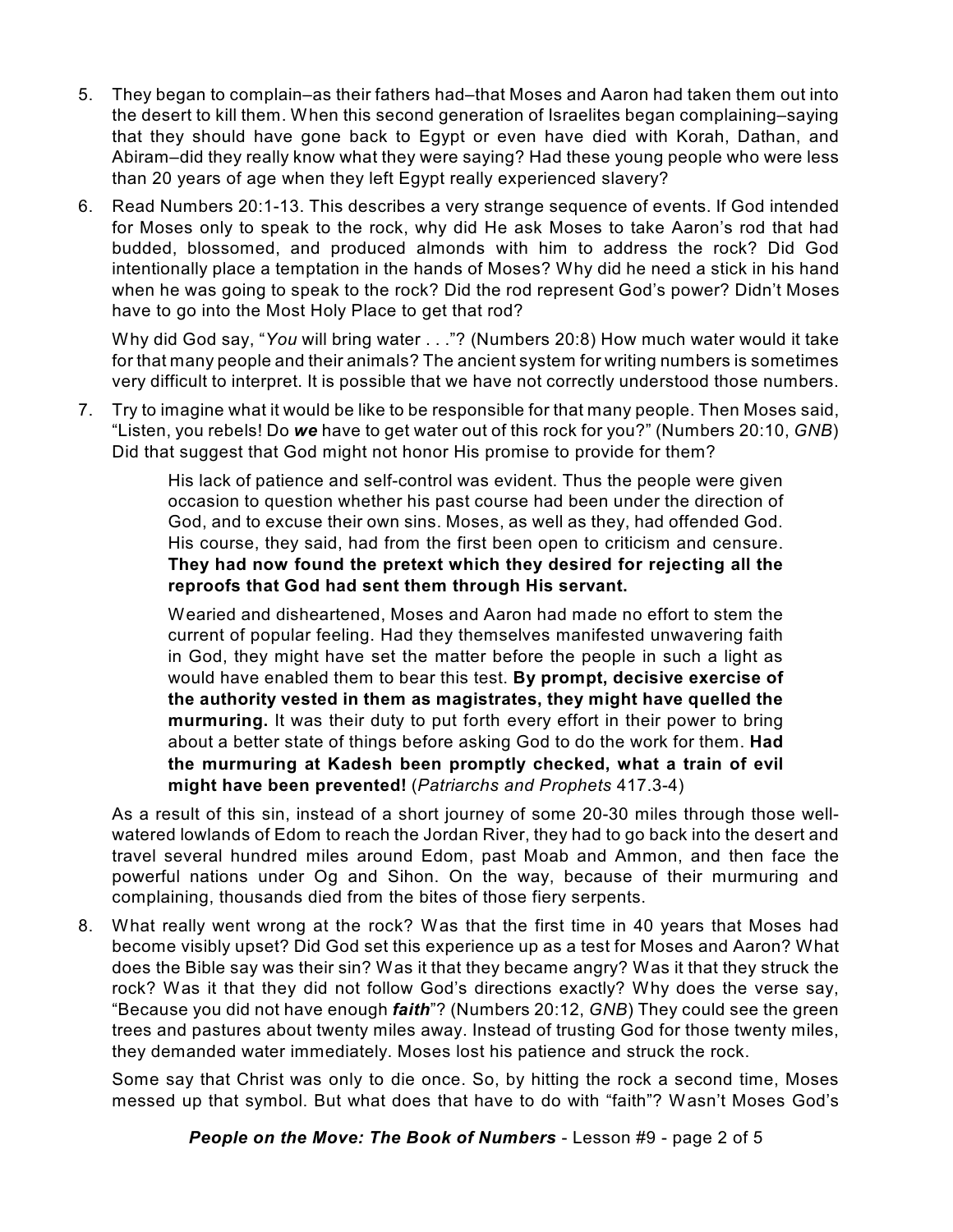"mouthpiece" or God's spokesman to the people? Didn't Moses represent God to the people? At the rock did Moses misrepresent God to the people as being an angry God? Who was the first one to misrepresent God in such a way? Didn't Lucifer misrepresent God to the angels, to the universe, and to Adam and Eve? Moses and Aaron moved from being good representatives of God to representing the Devil! Moses was unhappy and frustrated about having to deal with people who were acting like 2-year-olds. Moses was complaining about God's treatment of him.

- 9. It is easy for us to look at their experience and ask, "With all those miracles surrounding them every day, why had they not learned to trust God?" But remember that Moses was just beginning to write the very first portions of Scripture. They had no Bible per se. Don't we have more evidence than they had? Think of all the Scriptures that we have to refer to including the life experiences and the death of Jesus Himself. With all that evidence, is there any reason why we should be lacking in faith or complaining?
- 10. If the children of God, especially those who stand in positions of responsibility, can be led to take to themselves the glory that is due to God, Satan exults. He has gained a victory. It was thus that he fell. Thus he is most successful in tempting others to ruin. It is to place us on our guard against his devices that God has given in His word so many lessons teaching the danger of self-exaltation. {*Patriarchs and Prophets* 421.1}

It is natural for us to look at this experience from a human perspective. But, what if we should try seeing things from God's perspective. God knew something that no one else knew at that point in time: He was planning to take Moses to heaven in a few months! What needed to be demonstrated to the universe in order for them to be ready to accept Moses? Remember that Enoch was already in heaven. (Genesis 5:24) But he had not died. He had been translated. God planned to take Moses into the heavenly Canaan. The angels needed to be assured that it was safe for him to be admitted. Remember that on several previous occasions, Moses had stood up for God's reputation even when God had suggested that He should destroy all of the children of Israel and make a great nation out of Moses. (See Exodus 32:11-14) Satan claimed that Moses belonged to him after he died. (Jude 9) But God was going to resurrect him and then take him straight to heaven. Moses is the only person–other than Jesus–we know of by name that has died, been resurrected, and been taken to heaven. God places everything He does openly "in court" before His children to get their approval. (Romans 3:4) He must convince every one of His creatures that what He is doing is correct. (Philippians 2:10,11) When we have come to the place where we are completely convinced that God's way is always the best way–which is exactly what Satan challenged in the beginning–then God can say to us, "Now you know the truth and the truth has set you free." (John 8:31,32)

- 11. In what way was Aaron involved in the sin of Moses at the rock? He did not strike the rock. Was he just as upset and angry as Moses was? Miriam had apparently already died. Did that lead to a greater weakness and more frustration on the part of those two brothers?
- 12. Look at what the Scriptures say about the death of Miriam and Aaron. Was Miriam's death a complete surprise? Why did God tell Moses to take Aaron to the top of a mountain and let him die there? What do you suppose Aaron and Moses talked about on the way up the mountain? What did Eleazar have to say to his father? What did Aaron have to say to his son? What would you have done or said if you had been there? Later, we are told that Moses had clear eyesight and the strength of a young man at the age of 120. Aaron was 123 when he died. Miriam was apparently 132. Is that a case for a healthy lifestyle? What was in that manna?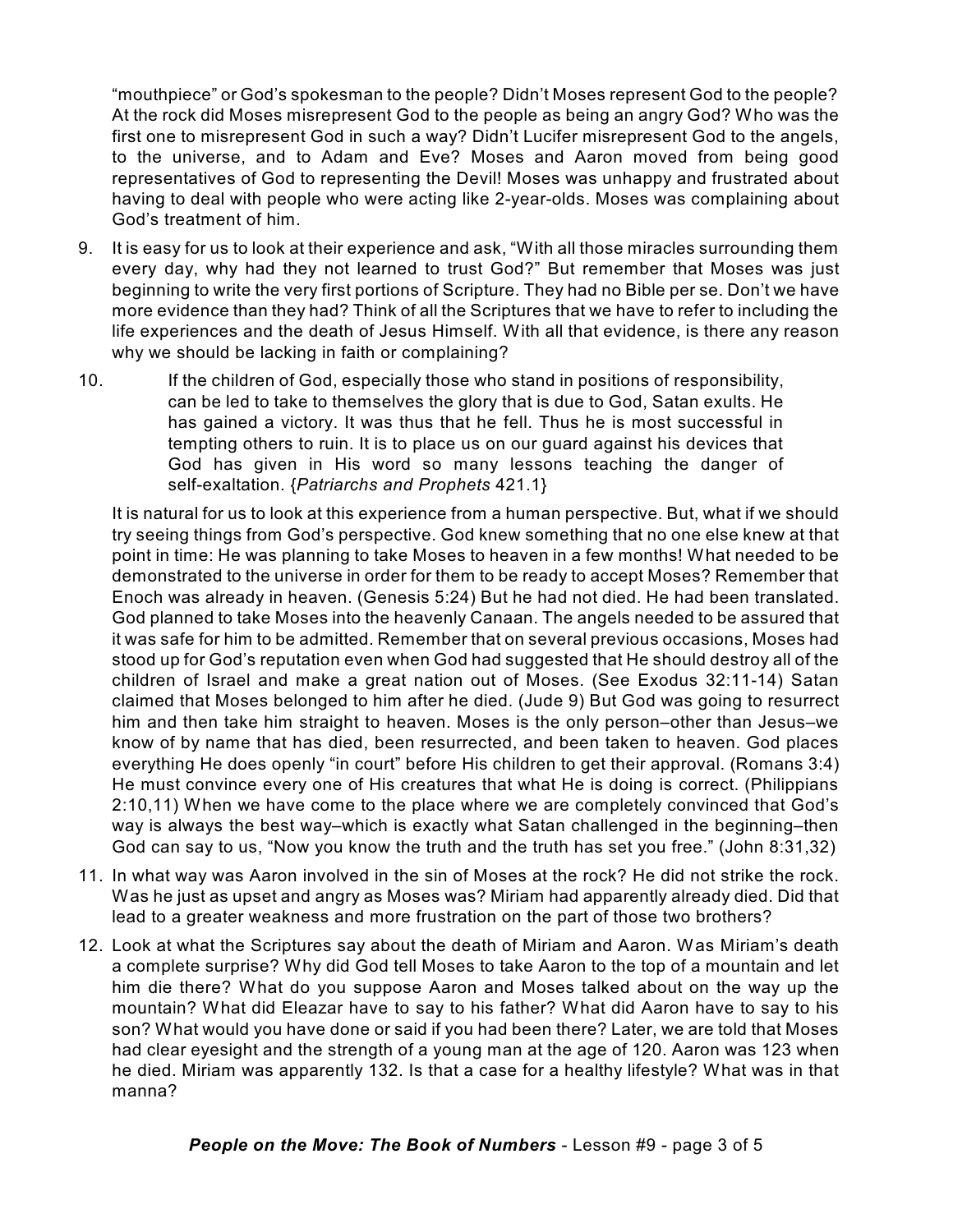- 13. How would you feel if you were given instructions by God to escort your brother to his death? After ascending Mount Hor, Moses took the garments of the high priest off Aaron and placed them on Eleazar. Then, Aaron died and was buried by his brother and his son, and the two of them returned without him. Thirty days of mourning for Aaron followed.
- 14. If the children of Israel had been faithful to God and not murmured, God would have arranged for them to pass through the well-watered lowlands of Edom to the promised land. However, because they were murmuring and complaining and because Moses as a result struck the rock instead of speaking to it, they had to make the long journey around the land of Edom–all the way back to the Gulf of Aqaba and up the eastern side–and face the powerful armies of the Amorites before they could enter Canaan.
- 15. Notice that the second generation were making the same basic complaint against Moses that their parents had made 40 years earlier. Did they really think that Moses and Aaron were the ones who had been leading them–and not God? During those 40 years, did any of them become sick? (Deuteronomy 8:3,4; [compare Matthew 4:4] 29:5,6; Nehemiah 9:21; Psalm 105:37). If the whole generation of elders died, did they just die suddenly without showing any signs of approaching death–apparently like Aaron and Moses? Did all those who died in the wilderness live healthy lives until the end and then just die? They had a good diet and plenty of exercise!
- 16. Even though the children of Israel were living a very strange kind of life wandering the desert and drinking miraculous water and eating miraculous food, they had apparently come to regard that as a normal way to live–taking all those miracles for granted!
- 17. Do we sometimes take God's blessings for granted? Don't we need to thank God and praise Him for all that He has done for us every day? There are a number of psalms (songs) in the Bible discussing the travels of the children of Israel from Egypt to Canaan. Could you write such a psalm about your personal Christian experience? What about a psalm telling the story of the Seventh-day Adventist Church?
- 18. Both Kadesh and Mount Hor are on the borders of the land of Edom. However, since they were murmuring and complaining and the Edomites (the descendants of Esau) had repeatedly refused to allow them to travel through their territory, they had to begin the long journey around Edom. On that journey which was made necessary because of their complaining, they ran into fiery serpents! (Numbers 21:5-9) Was God punishing them with those serpents? What percentage of the people do you think were bitten? Nearly one person in every "tent" had been bitten. (*PP* 429.2) Is that another proof that Moses was not the one leading them? Aaron and Miriam were already dead, and then, just by looking to a brass serpent, people were being healed. There is no way Moses could have done that!

Many of the Israelites regarded the sacrificial service as having in itself virtue to set them free from sin. God desired to teach them that it had no more value than that serpent of brass. It was to lead their minds to the Saviour. Whether for the healing of their wounds or the pardon of their sins, they could do nothing for themselves but show their faith in the Gift of God. They were to look and live. {*Desire of Ages* 174.4}

19. Read Deuteronomy 8:14,15. Those are the words of Moses spoken a few months later after they had reached the borders of the land of Canaan. Notice that Moses clearly implied that those deadly snakes had been there all along. However, as long as they were faithful or even "half-faithful" to the Lord, He did not allow them to be bitten by those adders. When God's protection was removed, the snakes were there waiting to bite them. There were probably scorpions as well. But doesn't a brass snake seem a lot like an idol? Wasn't that a risk that